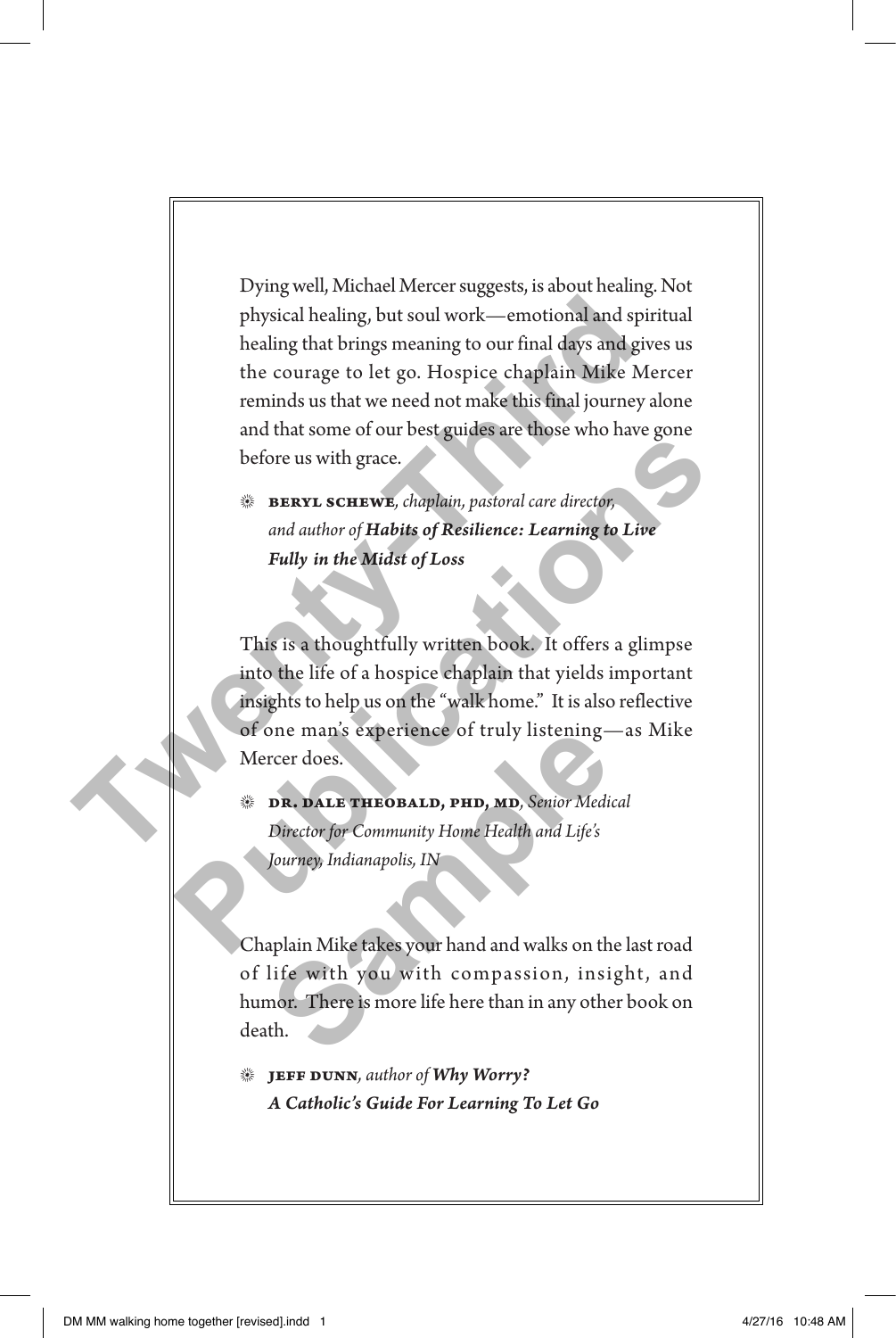In our society, few people ever talk about death, which can leave those who have received a terminal diagnosis in an awkward position. In this book, hospice chaplain Mike Mercer addresses, with the wisdom of his years of experience, the fears and concerns of someone facing death. Simple but profound, the author's observations and stories are a source of great comfort.

• **damaris zehner***, author of The Between Time: Savoring the Sacred Moments of Everyday Life*

*Walking Home Together* is a book on dying that will comfort, inspire, and even evoke a sense of anticipation. As a hospice chaplain, Mike Mercer has lived squarely in the most intimate moments of the dying and developed a wisdom and kindness to help talk us through our fears, work out concerns for loved ones, plan practicalities, and remind us that our last days are still full of life and can be an enduring gift to others. He shows us how to say goodbye with purpose. **The Matter of the School School School School School School School School School School School School School School School School School School School School School School School School School School School School School** and stories are a source of great comfort.<br> **PROMARIS ZEHNER**, author of The Between Time:<br>
Savoring the Sacred Moments of Everyday Life<br>
Walking Home Together is a book on dying that will<br>
comfort, inspire, and even evoke It concerns for loved ones, plan practicalitie<br>us that our last days are still full of life and c<br>uring gift to others. He shows us how t<br>e with purpose.<br>DYE, author of 30 Days with 30 Saints

• **lisa dye***, author of 30 Days with 30 Saints*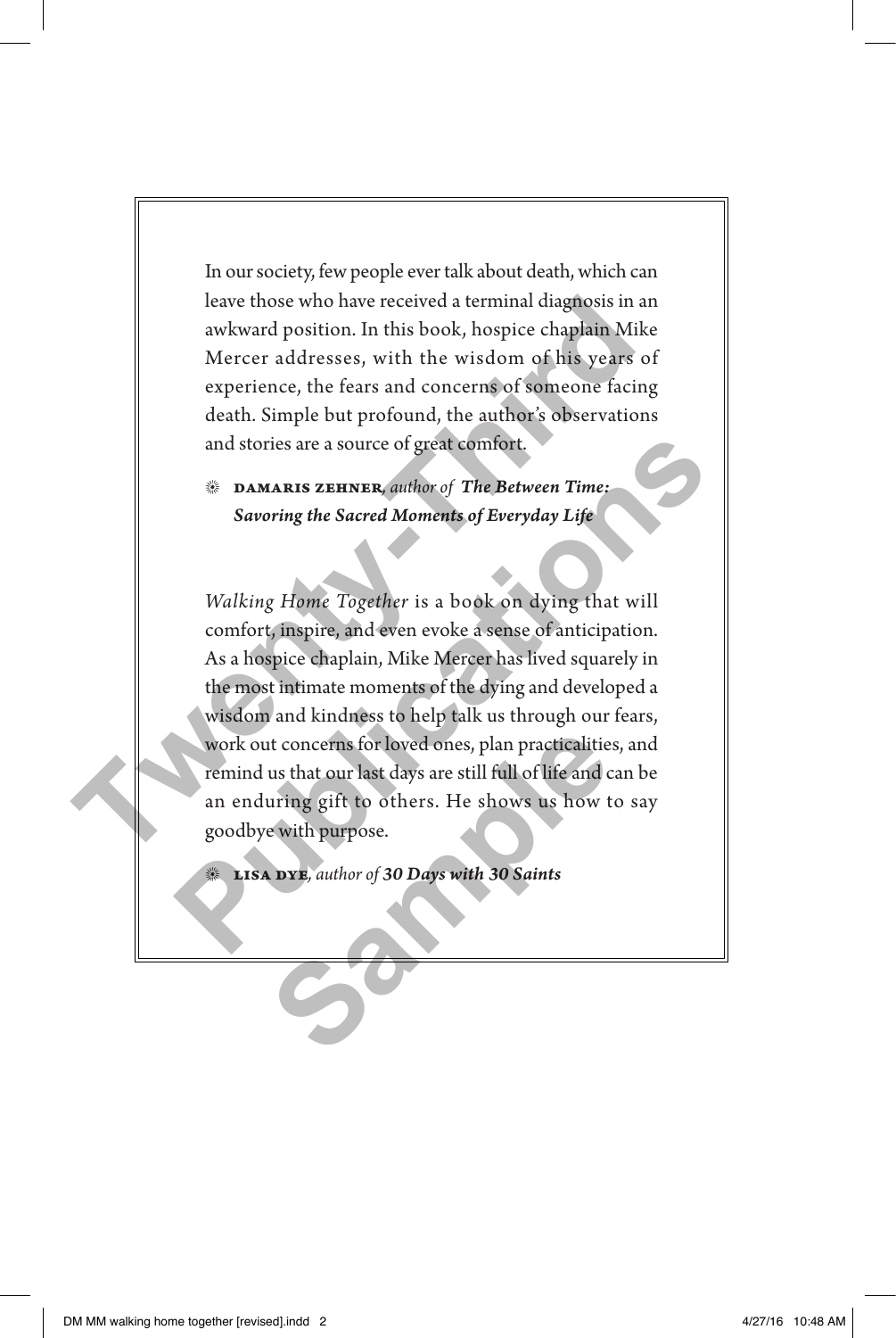## Michael Mercer

Walking

HOME

TOGETHER

**ZE** 

SPIRITUAL GUIDANCE & Practical Advice FOR THE END OF LIFE WALKING **PUBLICATER** SPIRITUAL GUIDANC<br>& PRACTICAL ADVICE

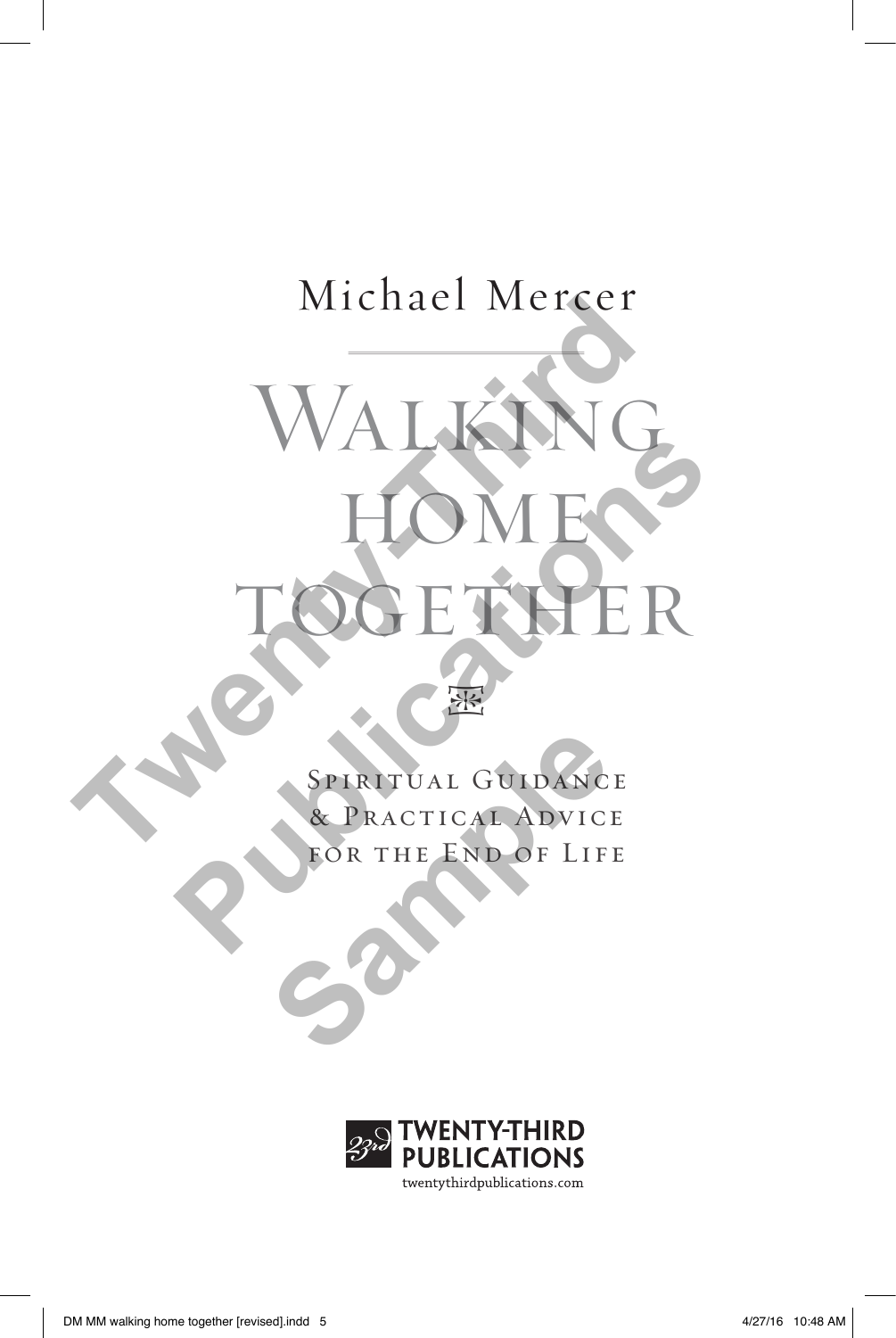# **Twenty-Third Publications Twenty-Third Islands**

1 Montauk Avenue, Suite 200, New London, CT 06320 (860) 437-3012 » (800) 321-0411 » www.twentythirdpublications.com **Publications (200)**<br> **Publications (200)**<br> **Publications (200)**<br> **Publications (200)**<br> **Publications (200)**<br> **Publications (200)**<br> **Publications (200)**<br> **Publications (200)**<br> **Publications (200)**<br> **Publications (200)**<br> **P** 

© Copyright 2016 Michael Mercer. All rights reserved. No part of this publication may be reproduced in any manner without prior written permission of the publisher. Write to the Permissions Editor. **Sample Product School Server School School Server School School School School School School School School School School School School School School School School School School School School School School School School Sch** 

ISBN: 978-1-62785-149-7 Library of Congress Catalog Card Number: 2015957205 Printed in the U.S.A.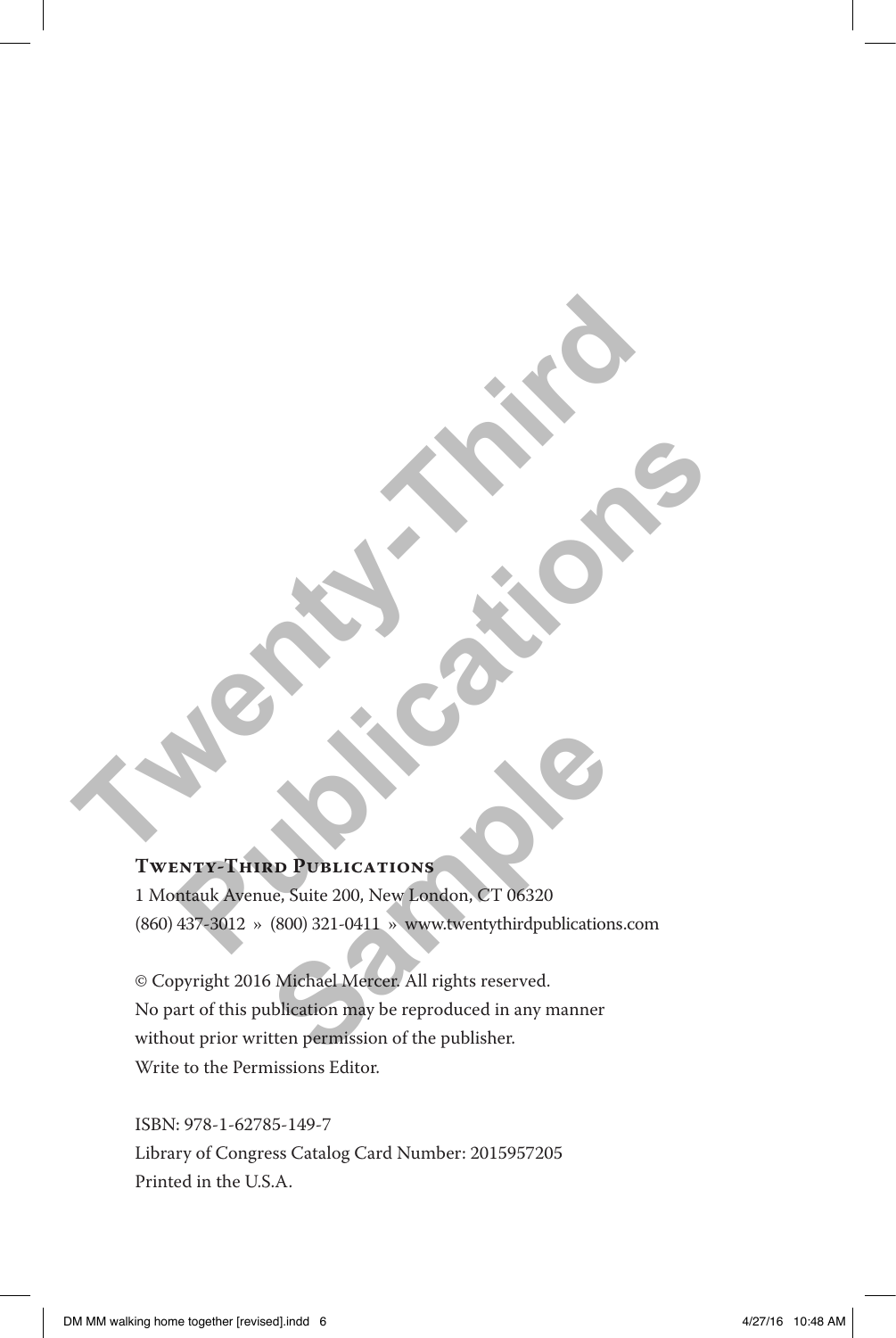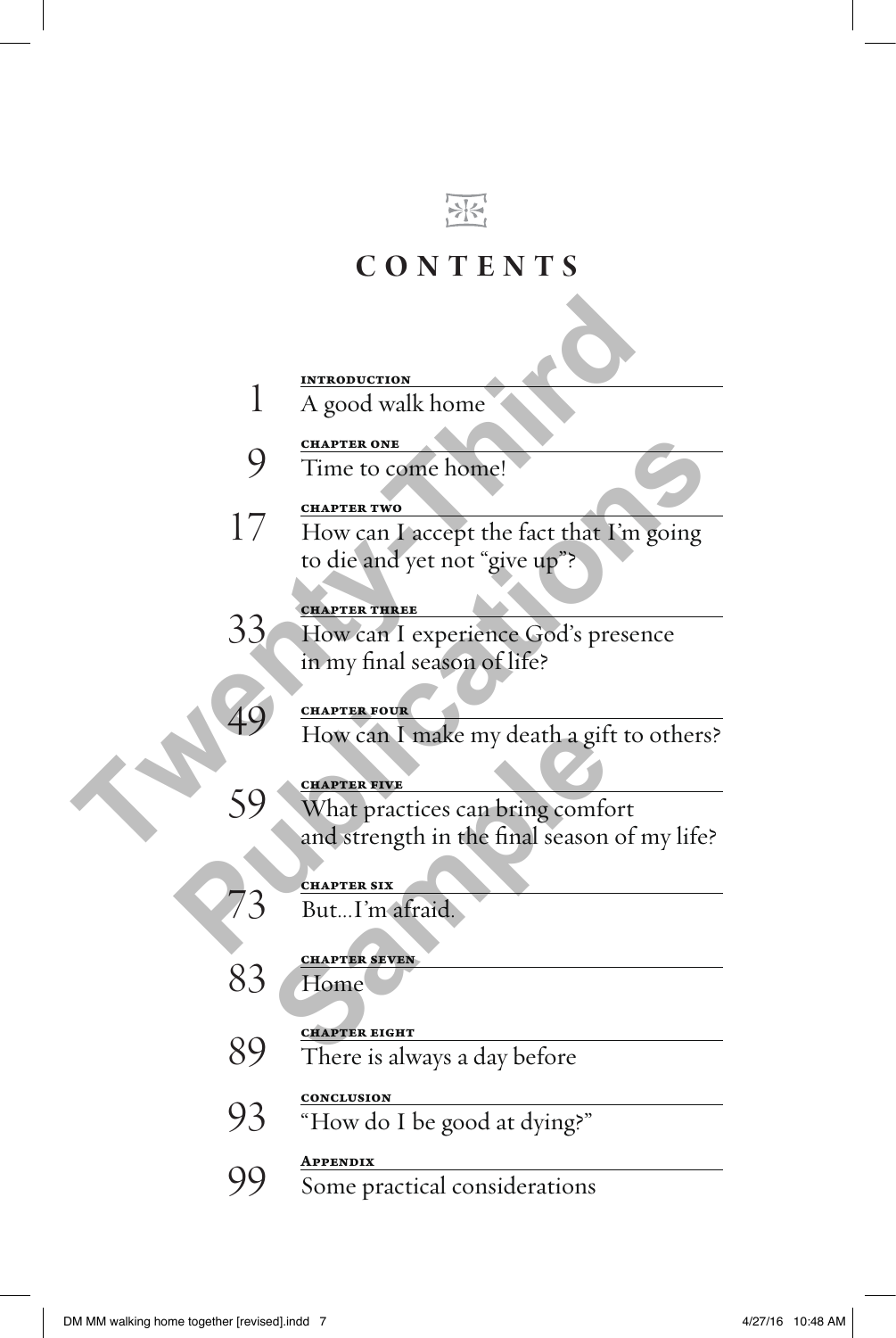#### **INTRODUCTION**

# walk home

When I was young, we walked. It seems to me now that we walked everywhere. We walked to and from school. We walked to our friends' homes, and I distinctly remember walking to my grandparents' house on the other side of town. We walked to fields of dreams where we chose teams and played our games. We walked to the neighborhood store and plunked down our nickels and dimes to buy candy, pop, and baseball cards. We walked downtown, to church for choir practice after school, and to the pool in summer. We got to baseball practice by walking, and we carried basketballs under our arms as we walked to the courts at the park. We leaned fishing poles on our shoulders as we walked to the banks of the river just above the dam in hopes of catching some bullheads or catfish. We walked to the record store to pick up that week's Top 40 list and—when we had saved up enough— INTRODUCTION<br>
INTRODUCTION<br>
INTRODUCTION<br>
WHEN I WAS YOUNG, WE WALKED. IT SEEMS TO ME<br>
WHEN I WAS YOUNG, WE WALKED. IT SEEMS TO ME<br>
WE walked everywhere. We walked to and from school.<br>
to our friends' homes, and I distinct **Publication Set of Manuscritz Control of Manuscript Control of Manuscript Control of Manuscript Control of Manuscript<br>
Publication of Manuscript Control of Manuscript<br>
Publications and The Set of Alliance of The Manuscrip** everywhere. We walked to and from sc<br>nds' homes, and I distinctly remembe<br>ents' house on the other side of towr<br>reams where we chose teams and playe<br>the neighborhood store and plunked d<br>s to buy candy, pop, and baseball ca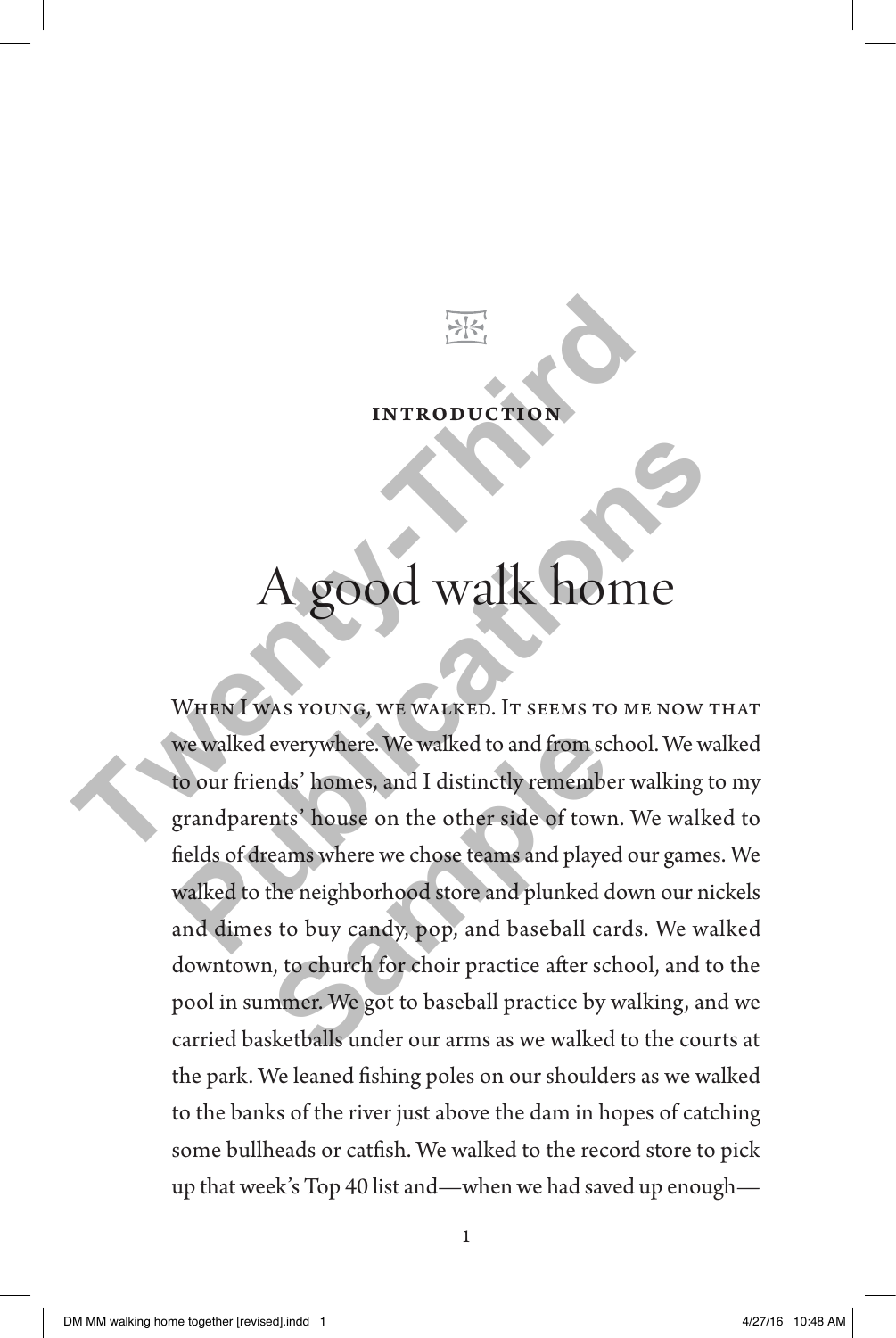to buy the latest 45. Sometimes we rode our bikes, but mostly we walked.

We walked on streets and sidewalks, through grassy fields and mown lawns. One childhood house where I lived was connected to the entire neighborhood by a string of backyards uninterrupted by fences or barriers of any kind (there were fewer fences then), and the neighbors kindly let us treat it as a thoroughfare and playground. We could walk up and down the brick street in front or through the yards in back and get most anywhere children would want to be. We walked on streets and sidewalks, through grassy fiel<br>mown lawns. One childhood house where I lived was con<br>to the entire neighborhood by a string of backyards uninter<br>by fences or barriers of any kind (there were fewer

As we got older, we continued to walk but with new companions. It was then that we walked the neighborhoods with girlfriends and boyfriends, in mixed groups of those who were going steady and those who hoped to be soon. As time went on, some escaped the group in pairs and walked as couples, exploring youthful dreams and timeless mysteries together. the neighbors kindly let us treat it as a thoroughfare and play-<br>und. We could walk up and down the brick street in front or<br>ugh the yards in back and get most anywhere children would<br>t to be.<br>s we got older, we continued

A good deal of our walking in those days was aimless. We were just "walking around," we told our parents. But whether we went to a certain destination or not or for a particular purpose or not, eventually it came time for us to walk home. At some point we came back around; the walk was complete; we said goodbye and then bounded up the steps and through the screen door. We were home. proup in pairs and walked as couples<br>ins and timeless mysteries together.<br>I of our walking in those days was aimle<br>pround," we told our parents. But whet<br>stination or not or for a particular pur<br>ame time for us to walk hom

This book is about the walk home.

Whether simply on account of advanced age or through a terminal diagnosis you have received, you have reached a place in your life where you know you're on the way home. You are on the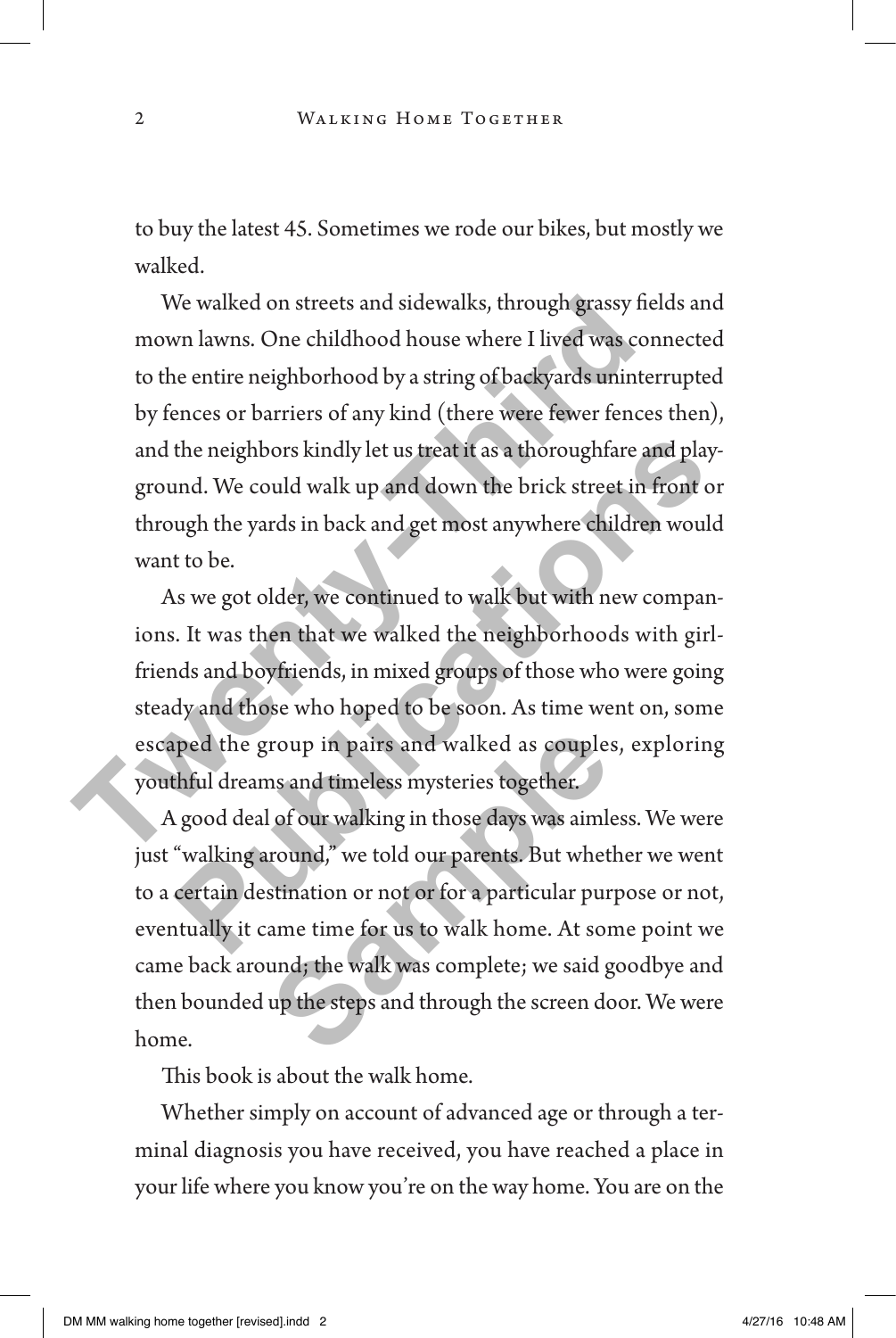final leg of your life's journey. You will soon pass through a door called "death" and be home. Your home may be across town—a good long trek—or it could be a few streets away or perhaps just around the next corner. It may even be in sight, and in a few steps the door will beckon. Soon you will say goodbye to those with whom you've journeyed through life, go through that door we call "death," and enter another reality. You will be home. good long trek—or it could be a few streets away or portound the next corner. It may even be in sight, and in<br>the door will beckon. Soon you will say goodbye to<br>whom you've journeyed through life, go through that d<br>"death,

My purpose in this book is to accompany you on this homeward portion of your walk. I would count it a privilege to be your companion, to help you think through what a "good walk home" might look like for you.

Henri Nouwen once wrote:

Is death something so terrible and absurd that we are better off not thinking or talking about it? Is death such an undesirable part of our existence that we are better off acting as if it were not real? Is death such an absolute end of all our thoughts and actions that we simply cannot face it? Or is it possible to befriend our dying gradually and live open to it, trusting that we have nothing to fear? Is it possible to prepare for our death with the same attentiveness that our parents had in preparing for our birth? Can we wait for our death as for a friend who wants to welcome us home? \* **henri nouwen***, Our Greatest Gi* Fraction of the state of the state of the state of the state of the state of the state of the state of the state of the state of the state of the state of the state of the state of the state of the state of the state of th example part of our existence that we are<br>esirable part of our existence that we are<br>g as if it were not real? Is death such an all<br>our thoughts and actions that we simply of<br>it is it possible to befriend our dying gra<br>ope

In my daily work, I serve as a hospice chaplain. I work with individuals and their families who find themselves at this stage of life.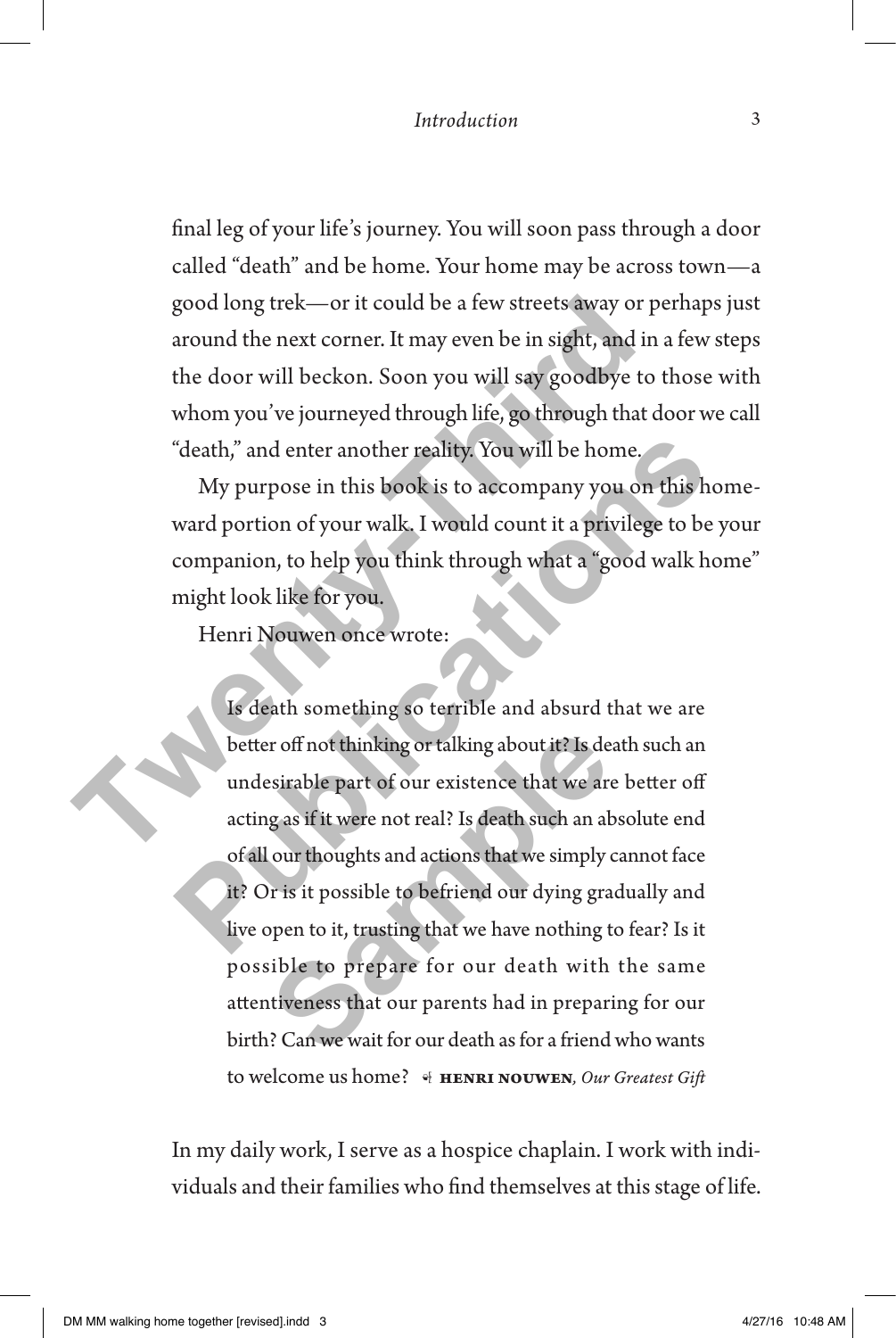The older I get, the more I discover that each of life's seasons has its own path, its own challenges, and its own rewards. The "end of life" season is no different, and I think it is important that we give it some attention since we are all going to have to make that journey.

Last summer, I went to visit my Uncle Bill. He was the comedian in our family, telling jokes to anyone who would listen, making funny remarks about everything going on around him, sending us gag gifts for birthdays and holidays. He loved life and lived large, and we enjoyed every moment we could be around him.

Bill was also transparent about struggles he had experienced in his life. He had a problem with alcohol for years. He smoked constantly. He loved to gamble. He'd had some difficult relationships. Whenever Bill talked about these things, he exposed a soft and vulnerable interior. Underneath his clown-like persona lay a thoughtful and sensitive heart. of life" season is no different, and I think it is important t<br>give it some attention since we are all going to have to mal<br>journey.<br>Last summer, I went to visit my Uncle Bill. He was the<br>dian in our family, telling jokes i in our family, telling jokes to anyone who would listen, mak-<br>funny remarks about everything going on around him, send-<br>us gag gifts for birthdays and holidays. He loved life and lived<br>e, and we enjoyed every moment we c

Bill and his family had just been through an exhausting twoyear ordeal with his wife, my aunt. She'd had a cerebrovascular event that left her confused and debilitated. She had gone through rehabilitation and stints in facilities, and there were times the family wondered if she would ever recover to any meaningful extent or whether she would make it out of this situation alive. Somehow, in what seemed like a miraculous revival, she came back and began doing activities like cooking, playing cards, walking, and even driving. Still, she had to be looked after and helped, and my uncle was becoming worn down. terior. Underneath his clown-like polynomials of sensitive heart.<br>
family had just been through an exhaptive heart.<br>
th his wife, my aunt. She'd had a cere<br>
ner confused and debilitated. She had g<br>
and stints in facilities

Then, Bill, worn out and filled with worries about his wife, was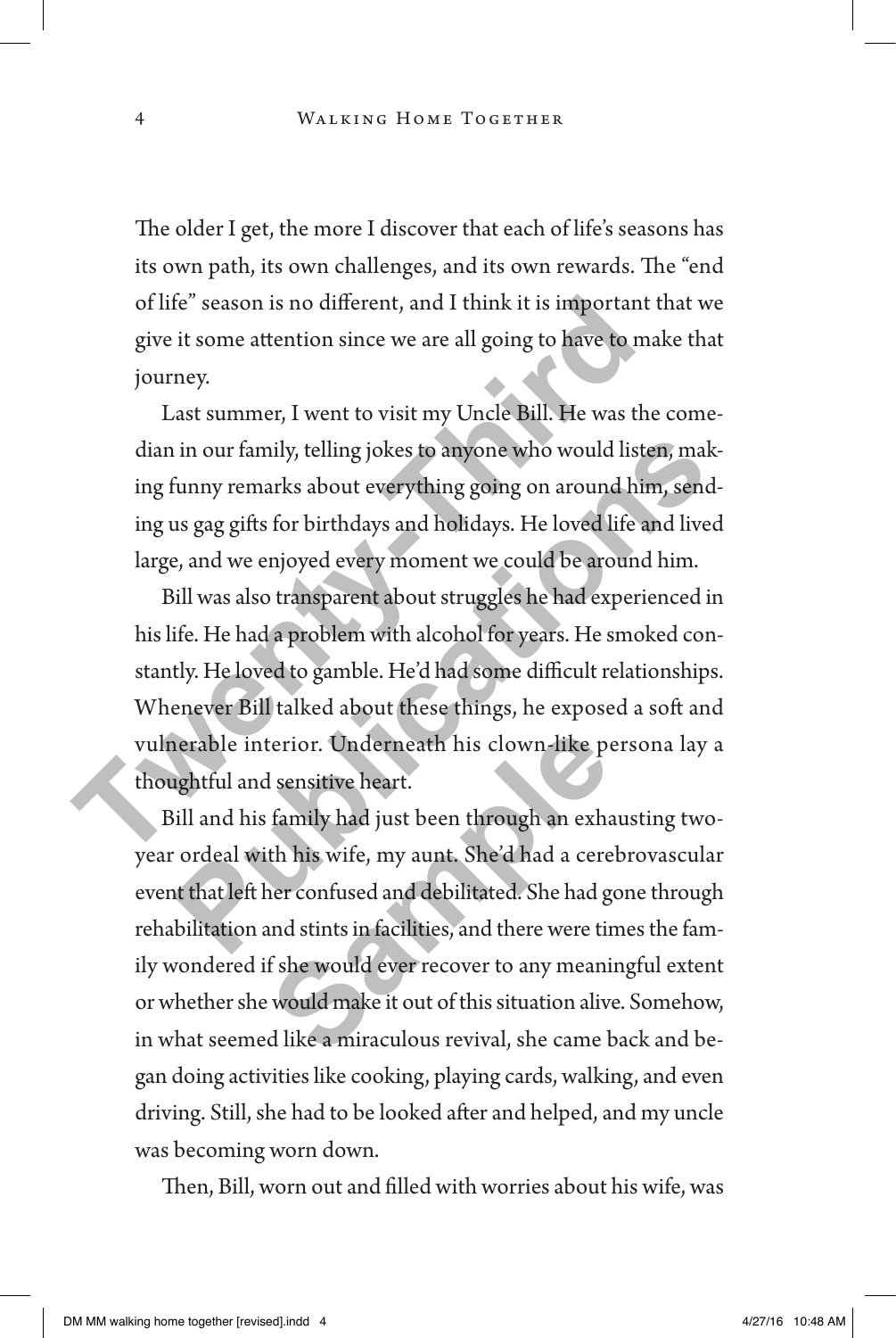diagnosed with lung cancer. The prognosis was not good. He called me one day and asked several questions about treatment and hospice care.

As he began to decline significantly, I decided I should pay my Uncle Bill a visit while he could still enjoy the company. I hoped to be an encouragement, but to be honest, this trip was for me too. I was feeling what we in hospice call "anticipatory grief." So I boarded a plane and flew out to spend a week with Bill and the family.

We had a wonderful time together. I took him to chemotherapy sessions and we had heart-to-heart talks about his life, his illness, what he'd been through with my aunt the past few years, his relationships, even his childhood and perspectives I had never heard before regarding our family. We shared memories and stories. I updated him on my life, my family, my work. We discussed his ideas about spirituality and religion. and hospice care.<br>
As he began to decline significantly, I decided I show<br>
Uncle Bill a visit while he could still enjoy the compar<br>
to be an encouragement, but to be honest, this trip was<br>
I was feeling what we in hospice I was feeling what we in hospice call "anticipatory grief." S<br>boarded a plane and flew out to spend a week with Bill and t<br>family.<br>We had a wonderful time together. I took him to chemothera<br>sessions and we had heart-to-hea

Because Bill couldn't sleep at night, he would go across the highway to the casino in the wee hours, and I joined him on one of those outings. I even brought him a little beginner's luck! I helped with a few small tasks around the house, and he played the part of the strict supervisor, rightly criticizing my all-thumbs approach to getting the job done. Most of all, we laughed. im on my life, my family, my work. We<br>it spirituality and religion.<br>e Bill couldn't sleep at night, he wou<br>o the casino in the wee hours, and I joi<br>utings. I even brought him a little be<br>h a few small tasks around the hous

He was so thin and gaunt, but nothing could stop Bill's sense of humor. He continued smoking like a smokestack, going out to his truck so he wouldn't disturb anyone else. Mostly he sat in his chair, watching TV, dozing on and off, keeping a limited daily routine of activities.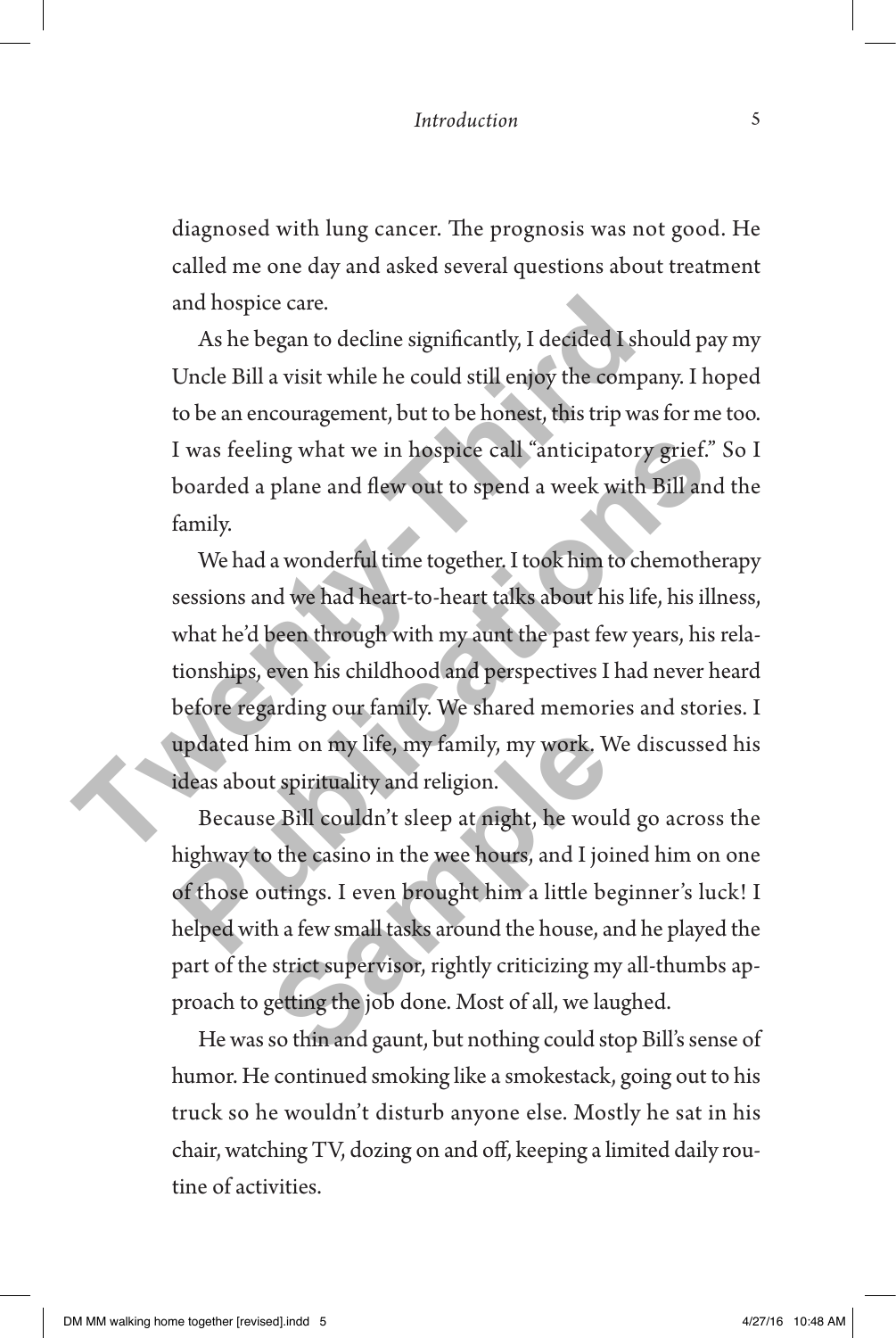What impressed me most about my Uncle Bill was that he had been and continued to be extremely diligent about making sure things would be in place for his wife and children when he died. Bill had a successful career with the phone company and did pretty well financially. He shared with me how he had arranged things to make sure his family would be secure in the future. He had taken care of what would happen with his house and assets. He had talked with his children about options for taking care of their mother. He even shared about steps he had taken to heal some difficult relationships. things would be in place for his wife and children when h<br>Bill had a successful career with the phone company and di<br>ty well financially. He shared with me how he had arranged<br>to make sure his family would be secure in the

Bill knew that he would soon be going home. His wife's health problems and now his own had awakened him to a sharp awareness that the final season of life was upon him.

Of course, this was incredibly sad for everyone. However, he did not let the sadness paralyze him and keep him from doing what what he could for the future. Indeed, just the opposite. Acknowledging his terminal condition gave him a new mission, a new assignment: there were new tasks to be completed, new perspectives to be considered, new conversations to be had, new decisions to be made, and new plans to be put in place. are of what would happen with his house and assets. He had<br>ed with his children about options for taking care of their<br>her. He even shared about steps he had taken to heal some<br>cult relationships.<br>Sill knew that he would s Examples paralyze him and keep him<br>could for the future. Indeed, just the o<br>his terminal condition gave him a new<br>nt: there were new tasks to be complet<br>considered, new conversations to be l<br>nade, and new plans to be put i

If you are *aware* that you are in the final season of life, then you may consider yourself blessed indeed. It may sound strange, but this can be a gift, for such knowledge may bring a new clarity—the stakes are clear, and the ending point is understood. Like all who came before you and all who will come after you, you will die, and this is no longer a theoretical concept to you. You are actually on the way home, so it is time to plan for "a good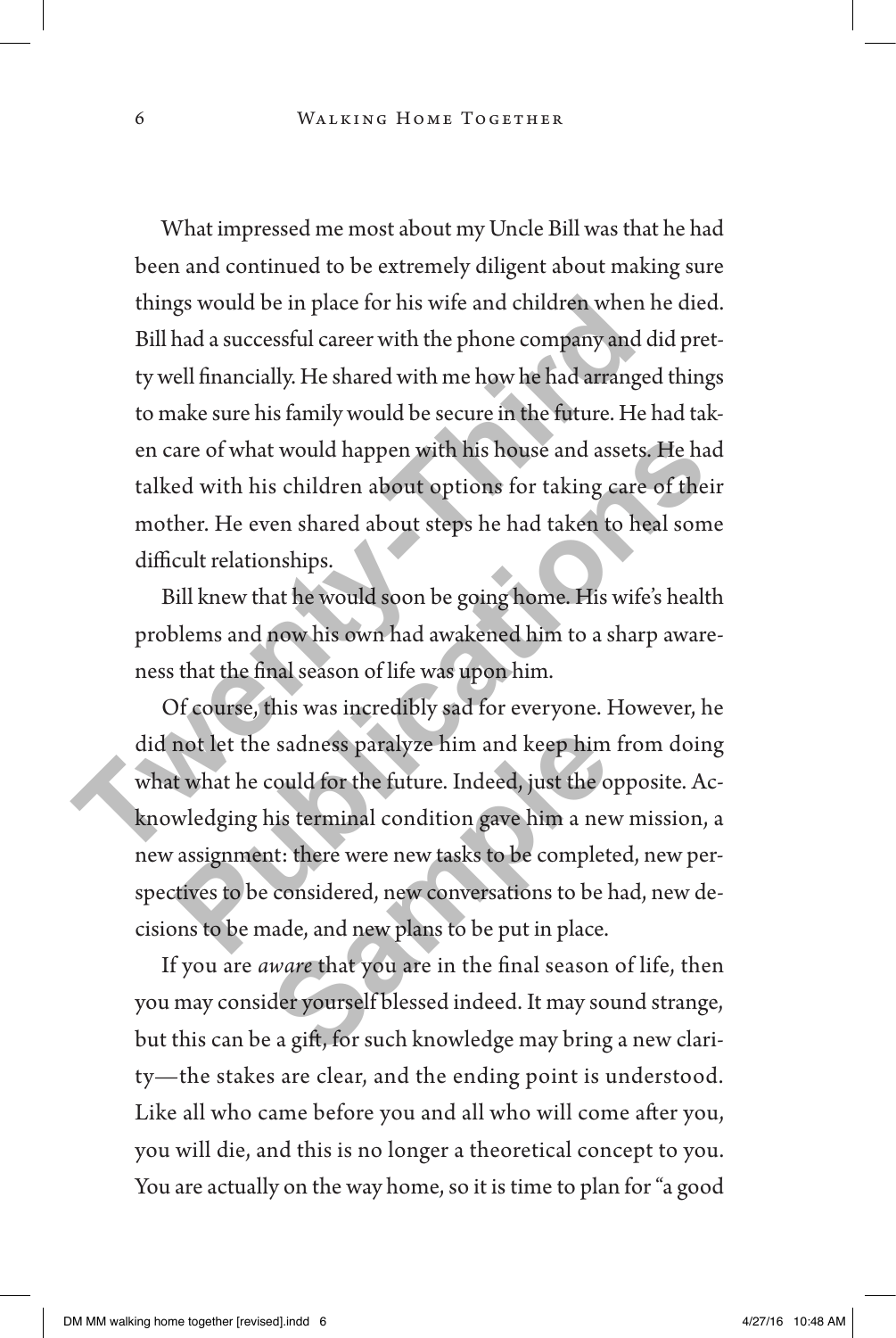walk home." You have been granted a season in which, by God's grace and the loving assistance of others, you can craft a fruitful and peaceful conclusion to your life's journey. To that end, I wrote this book for you.

When friends walk home together, they converse, and that's the way I would like to proceed here. I'm sure you have questions, and I have tried to anticipate what some of them might be. My focus will be on some of the more personal questions that come up in this time of life: questions about meaning, perspective, and spirituality. I'd like to concentrate on what you're thinking and how you are feeling, what your fears might be and what you envision for this final season of your life. and peaceful conclusion to your life's journey. To twrote this book for you.<br>
When friends walk home together, they converse,<br>
the way I would like to proceed here. I'm sure you have<br>
and I have tried to anticipate what so and I have tried to anticipate what some of them might be. I<br>focus will be on some of the more personal questions that co<br>up in this time of life: questions about meaning, perspective, a<br>spirituality. I'd like to concentra

Others will accompany you on this journey, and you will want to talk with them as well: doctors, nurses, caregivers, social workers, a minister or spiritual counselor, an attorney, funeral home directors, family members, and friends. I won't be able to answer all your questions, and I'm not going to try. but I hope that I can point you in the right direction for some of those needs. ister or spiritual counselor, an attorne<br>family members, and friends. I won't b<br>testions, and I'm not going to try. but l<br>in the right direction for some of those<br>ow, it's time for us to talk. Shall we wal

Right now, it's time for us to talk. Shall we walk together?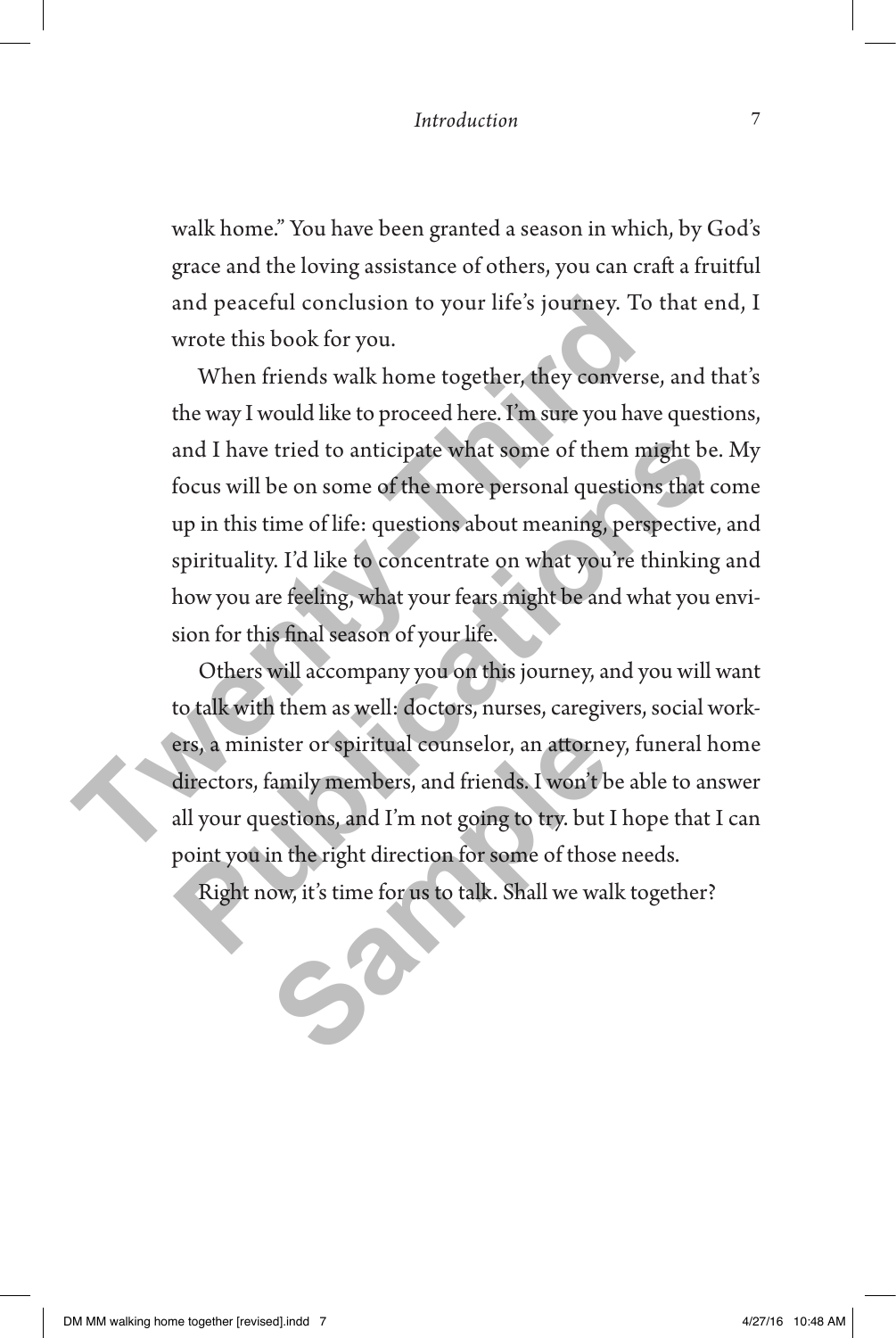#### **CHAPTER ONE**

### Time to come

*Living had got to be such a habit with him that he couldn't conceive of any other condition.* **CHAPTER ONE**<br>
CHAPTER ONE<br>
CHAPTER ONE<br>
TIME TO COME HOME<br>
Living bad got to be such a babit with him that<br>
be couldn't conceive of any other condition.<br>
<br>
CREMENTS CONNOR,<br>
CALATE ENCOUNTER WITH THE ENEMY"

\* **flannery o'connor**, "a late encounter with the enemy"

I remember when my parents bought me my first watch. Their motives were not pure. But then again, I had a tardiness problem. I was five or six years old at the time, an active little tyke who had too much fun playing with my friends late into the afternoon, so much fun in fact that I always found a way to ignore my mother's voice calling me home for supper. It must have made her absolutely crazy. In my imagination, I see mom and dad sitting down to talk about it. **Publication 1997**<br> **Publication 2008**<br> **PUBLICATE PRODUCE CONCIDENT**<br> **PEANNERY O'CONNOR,**<br> **PEANNERY O'CONNOR,**<br> **PEANNERY O'CONNOR,**<br> **PEANNERY O'CONNOR,**<br> **PEANNERY O'CONNOR,**<br> **PEANNERY O'CONNOR,**<br> **PEANNERY O'CONNOR,** <sup>of</sup> **FLANNERY O'CONNOR,**<br>"A LATE ENCOUNTER WITH THE ENEM<br>ER WHEN MY PARENTS BOUGHT ME M<br>ives were not pure. But then again, I<br>was five or six years old at the time, an<br>poomuch fun playing with my friends la<br>nuch fun in fa

"What are we going to do about Mike? He just won't listen to me when I call him to come home. I'm always worried that some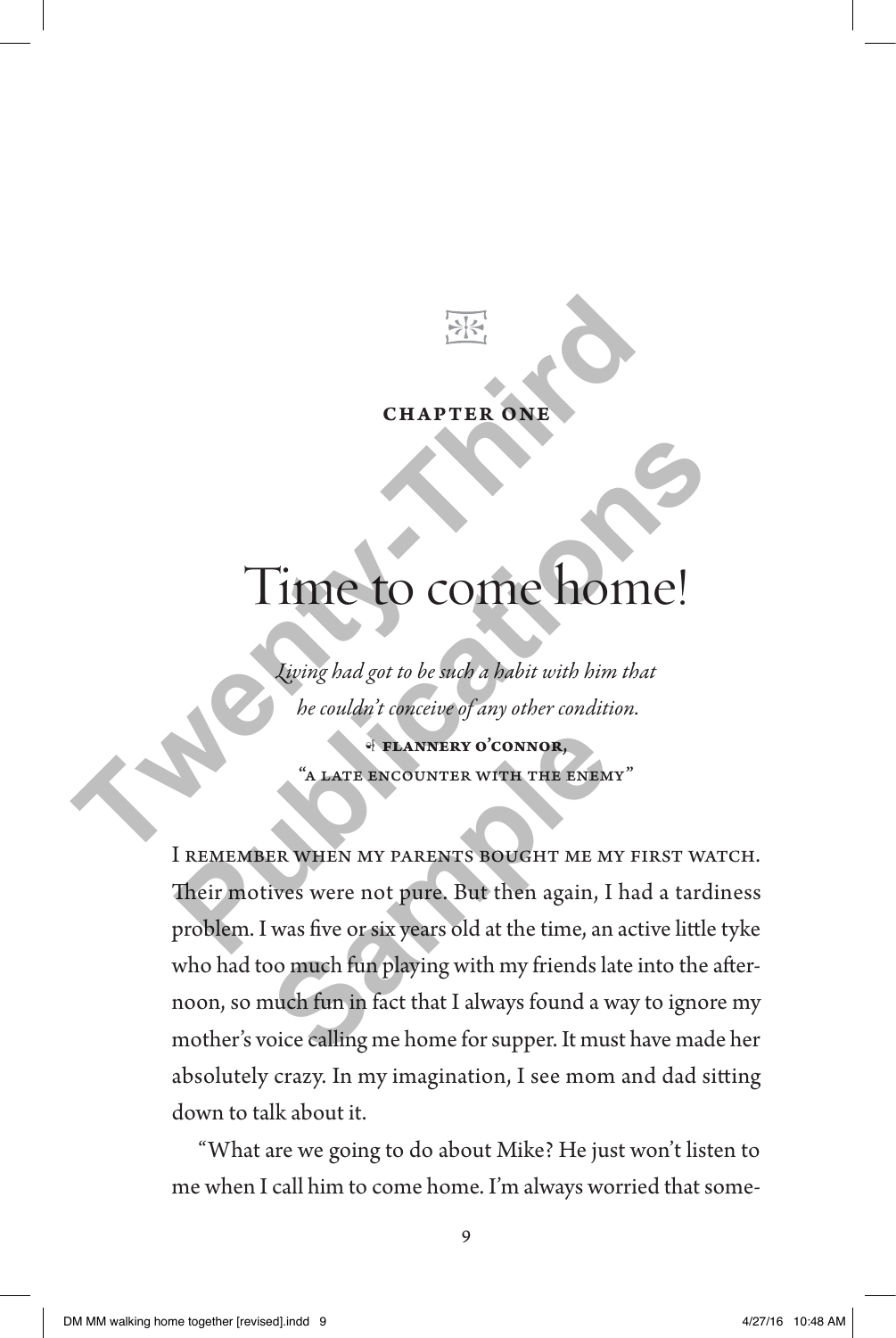thing has happened to him, even though I know he's just playing with his friends. But it's so frustrating! Supper gets cold and we all get angry. What are we going to do?"

"Why don't we buy him a watch?"

That worked for, like, a day.

You see, I learned quickly that watches (at least back then) needed to be set and wound to keep accurate time. I hatched an evil plot to overcome my dilemma, and the solution was simple: turn the time back, go home late as usual, and say, with my most convincing, exasperated voice, "I don't know what happened, Mom! I think my watch must have stopped! Look, it says it's 5:00, not 5:30." get angry. What are we going to do?"<br>
"Why don't we buy him a watch?"<br>
That worked for, like, a day.<br>
You see, I learned quickly that watches (at least back then)<br>
ed to be set and wound to keep accurate time. I hatched an

Yeah, like they bought that.

This silly story from my childhood illustrates a point: there are many times in life when it may be time to go home, but we don't want to stop what we're doing to make the homeward trek. We're having too much fun. Like General Sash in Flannery O'Connor's short story "A Late Encounter with the Enemy," life has become such a habit, we can't conceive of it ending. b be set and wound to keep accurate time. I hatched an evil plot<br>vercome my dilemma, and the solution was simple: turn the<br>back, go home late as usual, and say, with my most convincing,<br>perated voice, "I don't know what ha

If you are reading this book, it probably means that you or someone you love has heard the call to come home. Playtime is over, the sun is low in the sky, you can smell supper cooking in kitchens throughout the neighborhood, and moms and dads are calling their children home. Let me say it more directly: you have reached an advanced age and know your time is short, or you have just seen a doctor look you in the eyes and say, "It's terminal. Nothing we can do will cure your illness. You have a limited time left before you die." It's time to go home. that we're doing to make the homeward<br>ch fun. Like General Sash in Flannery<br>Late Encounter with the Enemy," life<br>re can't conceive of it ending.<br>eading this book, it probably means<br>love has heard the call to come home.<br>s l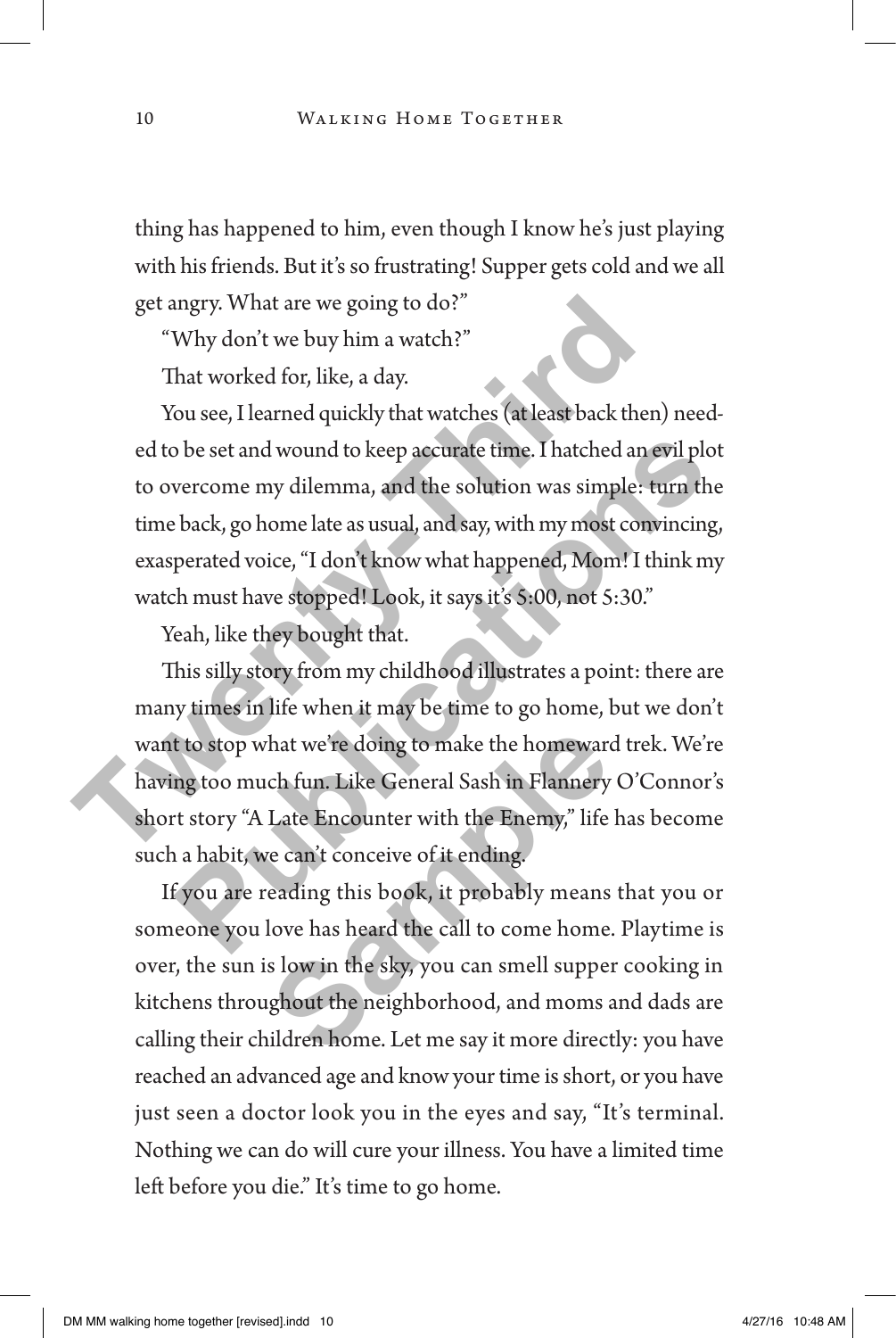If you're like me, that's a message you'd like to ignore or pretend you didn't hear. In your mind you are saying, "Just a little longer, just one more inning, just a few more baskets. I'll wait until my friends get called home too, and then we'll all leave together. We can't stop now—we're right in the middle of the best part of the game!" Nevertheless, you can't get the voice out of your head: "Time to come home!" just one more inning, just a few more baskets. I'll wa<br>friends get called home too, and then we'll all leave to<br>can't stop now—we're right in the middle of the best<br>game!" Nevertheless, you can't get the voice out of y<br>"Ti

I currently serve as a hospice chaplain, and before that I was a pastor in several churches. Over the years I have visited many people who heard that call in various ways. Here are some of the ways the news came to them. Transition of the same of the same of the same of the search of the search of the search of the search of the search of the search of the with the news came to them.<br>The search of the search of the search of the with the n

"Joe, you are getting close to ninety years old, and you have many health problems. Your time is limited, and I suggest you enjoy every day as much as you can." red, and I suggest you enjoy every day as now can."<br>
Sucan."<br> **Sample 1989**<br>
Sample of brain tumor called a glioblastom<br>
Sample of brain tumor called a glioblastom<br>
The sample of brain tumor called a glioblastom<br>
The sampl

"Folks, I'm sorry to tell you but your little boy has leukemia."

"It's a type of brain tumor called a glioblastoma, and it's inoperable."

"I'm afraid there's no heartbeat. Your little girl will be stillborn."

"Yes, I know he's in the prime of his life, but he has a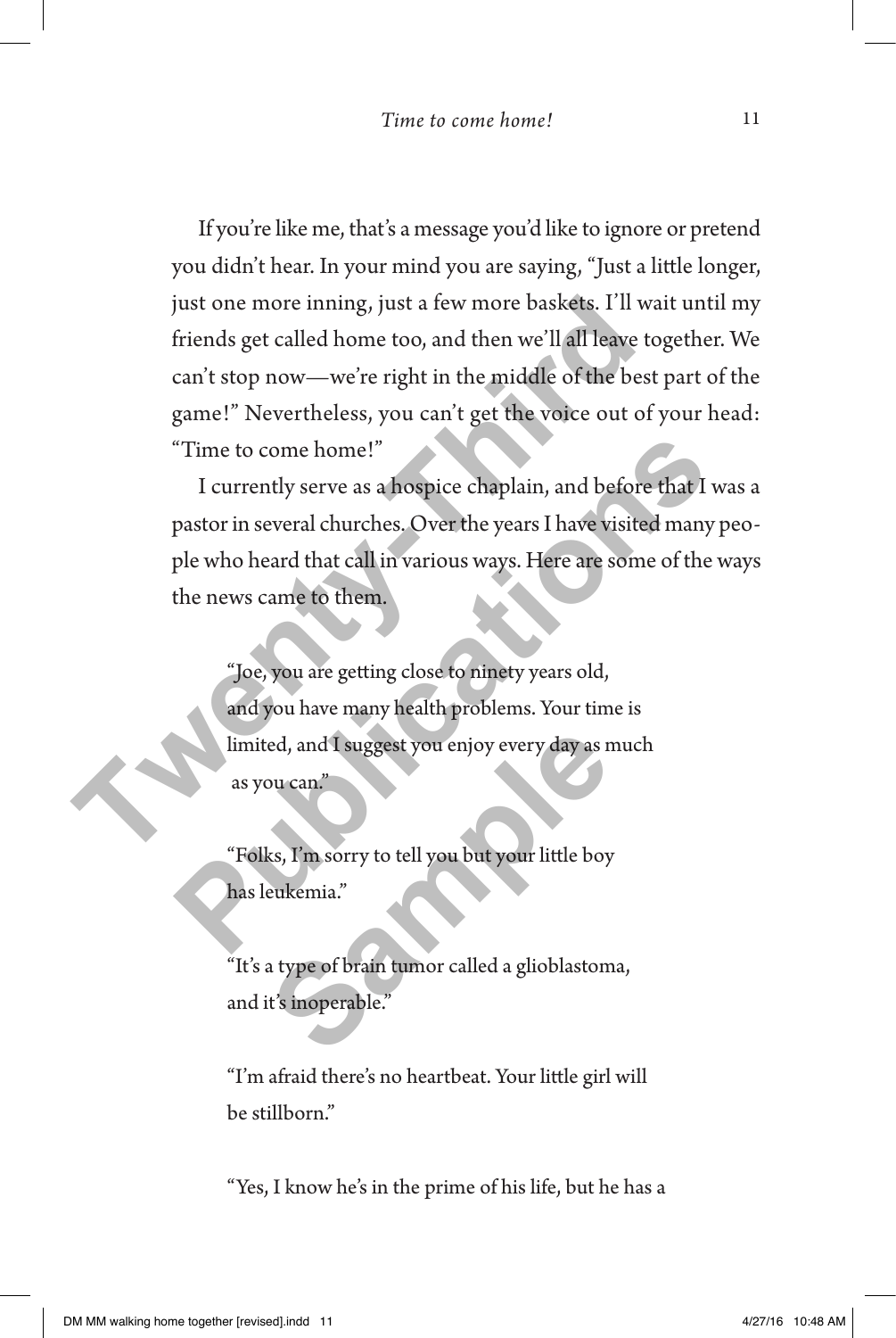very aggressive form of pancreatic cancer. He may only have a few months at the most."

"Yes, an operation might help, but her heart is not strong enough for her to endure the surgery. All we can do is use medicine to manage her symptoms. I'm afraid she's failing."

"Yes, we could hit her cancer hard with chemotherapy and radiation, but in my opinion the best we could hope for is to extend her life a few more months, and the side effects will be severe. What would you like to do?"

People are getting news like this all the time—at this very moment in fact—learning that their time is at hand, the day is closing, and they are beginning the last leg of their earthly journey. Not one of us will avoid it. A minister I knew once used to say, "The statistics on death are staggering. One out of every one of us will die." No matter who we are, no matter how much fun we're having, no matter how much we've taken to the habit of living, at some point we will hear the call, "Time to come home!" "Yes, an operation might help, but her heart is not strong<br>enough for her to endure the surgery. All we can do is<br>use medicine to manage her symptoms. I'm afraid she's<br>failing."<br>"Yes, we could hit her cancer hard with chem failing."<br>"Yes, we could hit her cancer hard with chemotherapy<br>and radiation, but in my opinion the best we could hope<br>for is to extend her life a few more months, and the side<br>effects will be severe. What would you like t -learning that their time is at hand, the<br>are beginning the last leg of their eart<br>will avoid it. A minister I knew once<br>on death are staggering. One out of eve<br>natter who we are, no matter how mue<br>tter how much we've take

I was feeling sick one day, so I went to my doctor's office for what turned out to be an upper respiratory infection. My regular family practitioner was booked up, so the office staff set me up with one of her partners. I was delighted to find this other doctor was a kind, gentle man with a positive spirit, his gracious manner enhanced by a comforting, lilting Irish accent.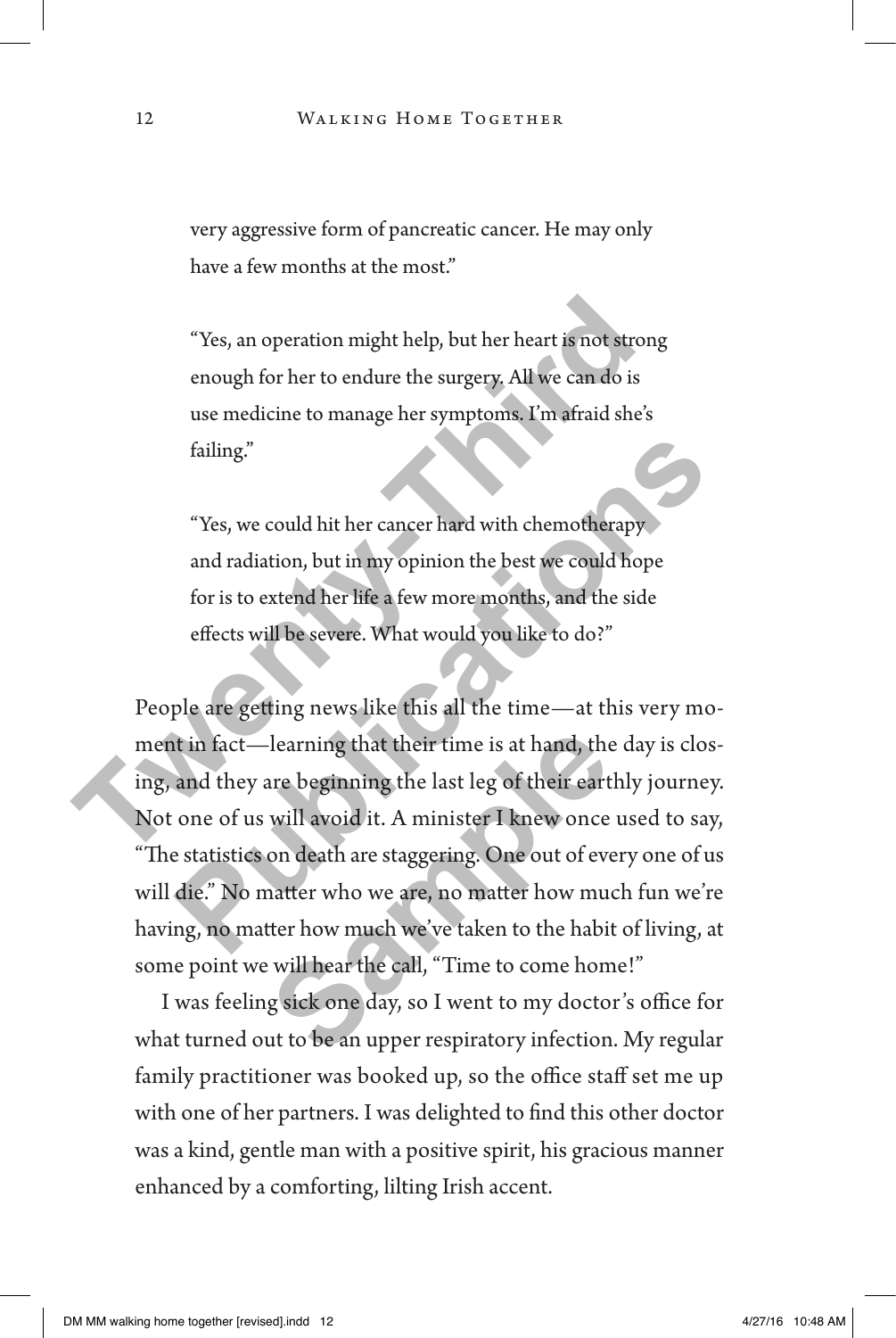He checked me over and made his diagnosis. Then he wrote me a prescription, counseled me to rest, and gave a few other instructions. Then, as we were talking he discovered that I worked for hospice.

"Well," the physician responded, "my wife happens to be a hospice patient. She has end-stage ovarian cancer."

He paused, and almost immediately I realized I knew his wife. She wasn't one of our hospice patients, but I had met her before in our community and worked with her on a couple of projects. She was a lovely Irish Catholic lady who had devoted her life to visiting the sick and caring for the unfortunate. Margaret was one of those rare people who breathed encouragement, comfort, and affirmation into every situation she entered. I had had no idea about her condition. tions. Then, as we were talking he discovered that I v<br>hospice.<br>"Well," the physician responded, "my wife happens t<br>pice patient. She has end-stage ovarian cancer."<br>He paused, and almost immediately I realized I kne<br>She wa He paused, and almost immediately I realized I knew his w<br>She wasn't one of our hospice patients, but I had met her bef<br>ein our community and worked with her on a couple of projec<br>She was a lovely Irish Catholic lady who h

The physician's halting words made it obvious that he needed to talk. So I found myself extending my stay in the examination room quite a bit past the usual exam and wrap-up. After the doctor described how his wife was doing, I asked about *him*. "I'm sorry, I didn't realize Margaret was so sick," I said. "How are you doing, Doc? Are you getting the support you need to cope with all this?" ysician's halting words made it obviou:<br>I found myself extending my stay in t<br>a bit past the usual exam and wrap-up.<br>how his wife was doing, I asked about<br>alize Margaret was so sick," I said. "Ho<br>you getting the support yo

"Well," he said, "she's handling it a lot better than I am. She seems to have accepted things. As for me, well, I've told her that's all well and good, but it doesn't mean I'm not going to be pissed off."

He chuckled at the same time a tear slipped down his reddened cheek. That was a surprisingly revealing, personal moment for a physician to have in front of a patient. I was honored that he felt comfortable enough to share it with me.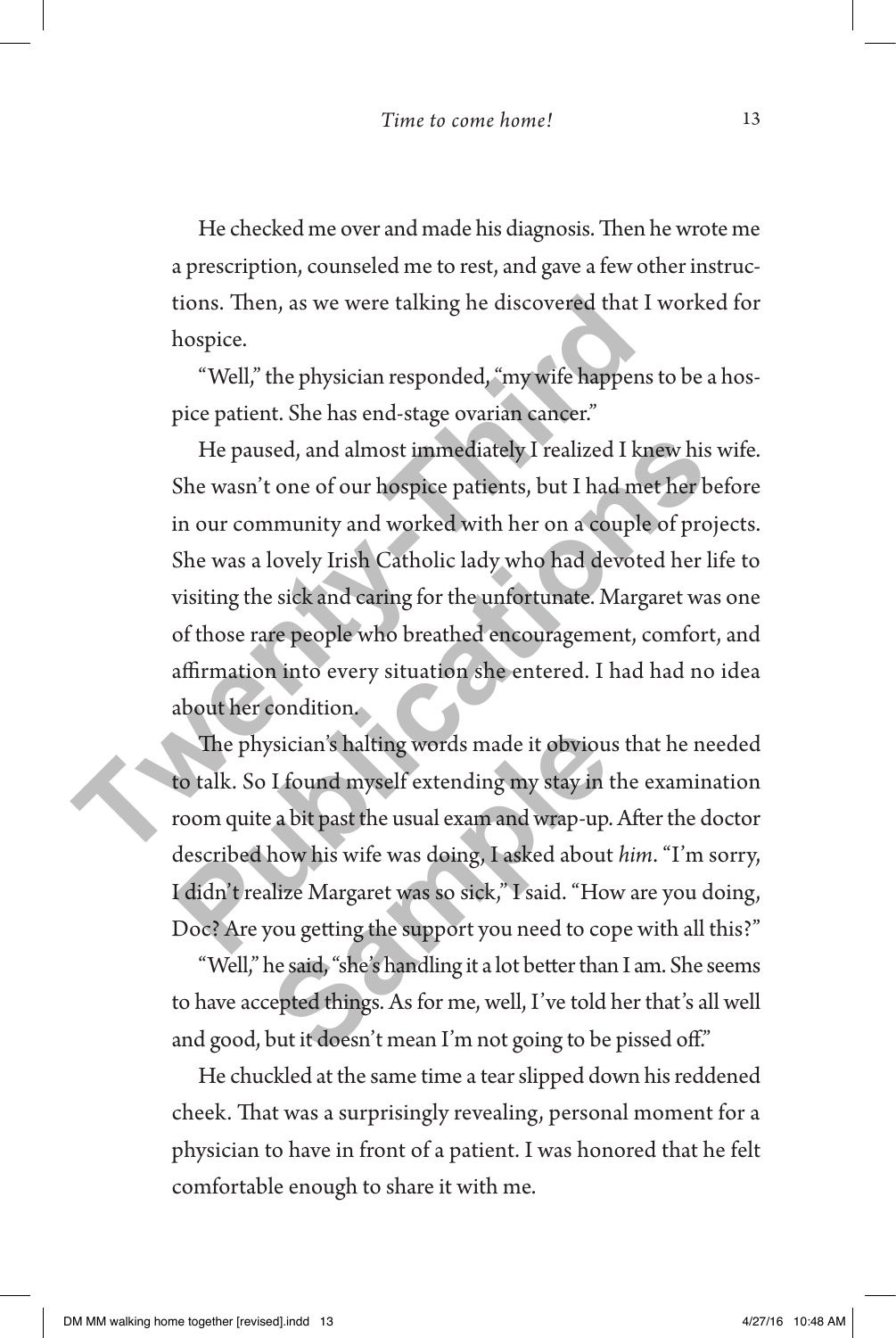We talked a little more, and as I got ready to leave I asked him to give his dear wife a greeting, wishing both of them help and encouragement from God. In reply, the physician indicated that it had been good to talk. Little had I expected that a trip to the doctor for my needs would turn into an opportunity to minister to the doctor for *his* needs.

We never know, do we? Every day and in every place, in every season of life and in a variety of circumstances, people hear the message that it's time to come home.

Sometimes, this seems natural. When I visit elderly hospice patients, folks in their eighties or nineties, there can be a sense, even in the sadness, that death is expected. The person has lived a full, long life, and everyone knows that the finish line is somewhere in the vicinity. Such a death brings its own forms of grief, but the shock of untimeliness is not part of the equation. encouragement from God. In reply, the physician indicated<br>had been good to talk. Little had I expected that a trip to the<br>tor for my needs would turn into an opportunity to minister<br>doctor for *his* needs.<br>We never know, d We never know, do we? Every day and in every place, in every<br>on of life and in a variety of circumstances, people hear the<br>sage that it's time to come home.<br>Cometimes, this seems natural. When I visit elderly hospice<br>ents,

I find the atmosphere quite different when someone in the prime of life becomes terminally ill.

We had a patient in his thirties who died quickly from a particularly aggressive form of cancer. Earlier that year, his wife had lost a baby. Then, in the fall, she discovered she was pregnant again. While they were grieving their loss and rejoicing in another opportunity to welcome life into their family, he got sick. The diagnosis was pronounced, and before you knew it, he and his wife were taking walks through the halls of the cancer center, sitting through chemo appointments, and finding their life turned upside down once more. of untimeliness is not part of the equat<br>tmosphere quite different when som<br>ecomes terminally ill.<br>ttient in his thirties who died quickly fr<br>we form of cancer. Earlier that year, his<br>in the fall, she discovered she was pr

She had her baby. Shortly after that, she lost her husband. Now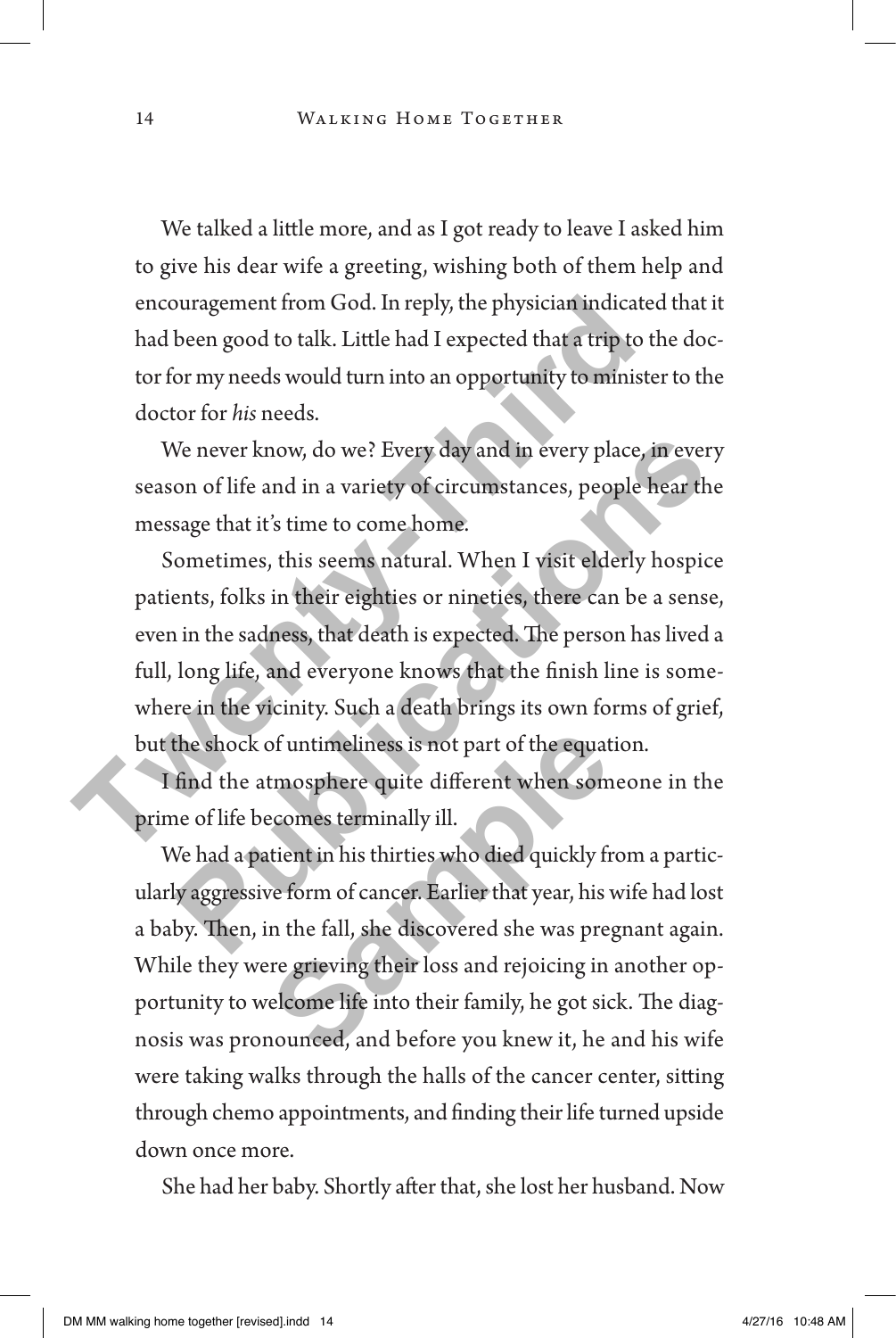she is a widow with a toddler and a newborn, and a bereaved mother who lost a baby. In less than a year, everything had changed.

Frankly, I'm not sure how anybody could be ready for something like that. But it happens, and it behooves us all to be realistic about life's uncertainty.

Of course, no one can live in constant fear and dread, but we can all be aware that bad things happen, sometimes to the most unlikely people, and we can try to build the kinds of supports into our lives that will bear us up when sudden storms threaten to overwhelm us.

As he aged, Henri Nouwen, the priest and teacher, thought more and more about the final season of life and its ending, and how he as a person of faith might learn to "befriend his death." In his book *Our Greatest Gift: A Meditation on Dying and Caring,* he reflected, changed.<br>
Frankly, I'm not sure how anybody could be ready<br>
thing like that. But it happens, and it behooves us all to<br>
about life's uncertainty.<br>
Of course, no one can live in constant fear and dre<br>
can all be aware that Of course, no one can live in constant fear and dread, but<br>can all be aware that bad things happen, sometimes to the meanlikely people, and we can try to build the kinds of supports in<br>our lives that will bear us up when s

While sitting alone in my little hermitage, I realize how unprepared I am to die....

...Am I willing to make that journey? Am I willing to let go of whatever power I have left, to unclench my fists and trust in the grace hidden in complete powerlessness? I don't know. I really don't know. It seems impossible, since everything alive in me protests against this journey into nothingness. Dur Greatest Gift: A Meditation on Dyin<br>
le sitting alone in my little hermitage, I r<br>
repared I am to die....<br>
Am I willing to make that journey? Am<br>
o of whatever power I have left, to unclen<br>
trust in the grace hidden i

Yes, "everything alive in [us] protests against this." Here we are,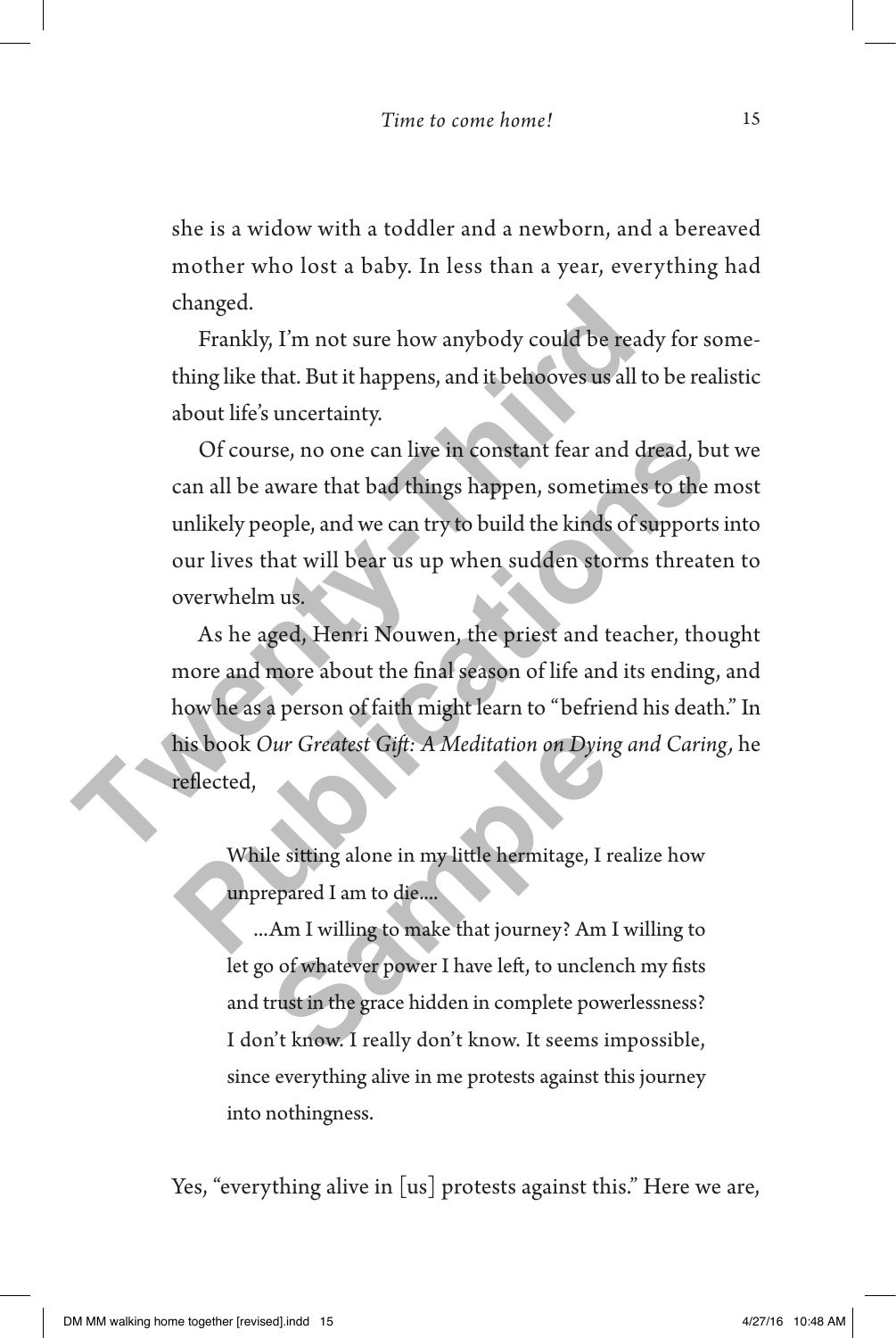right in the middle of the best part of the game, and mom's calling me to come home?

Makes you wish you could turn your watch back, doesn't it? Makes you wish you could turn your watch back, doesn

**Publications** 

Sample